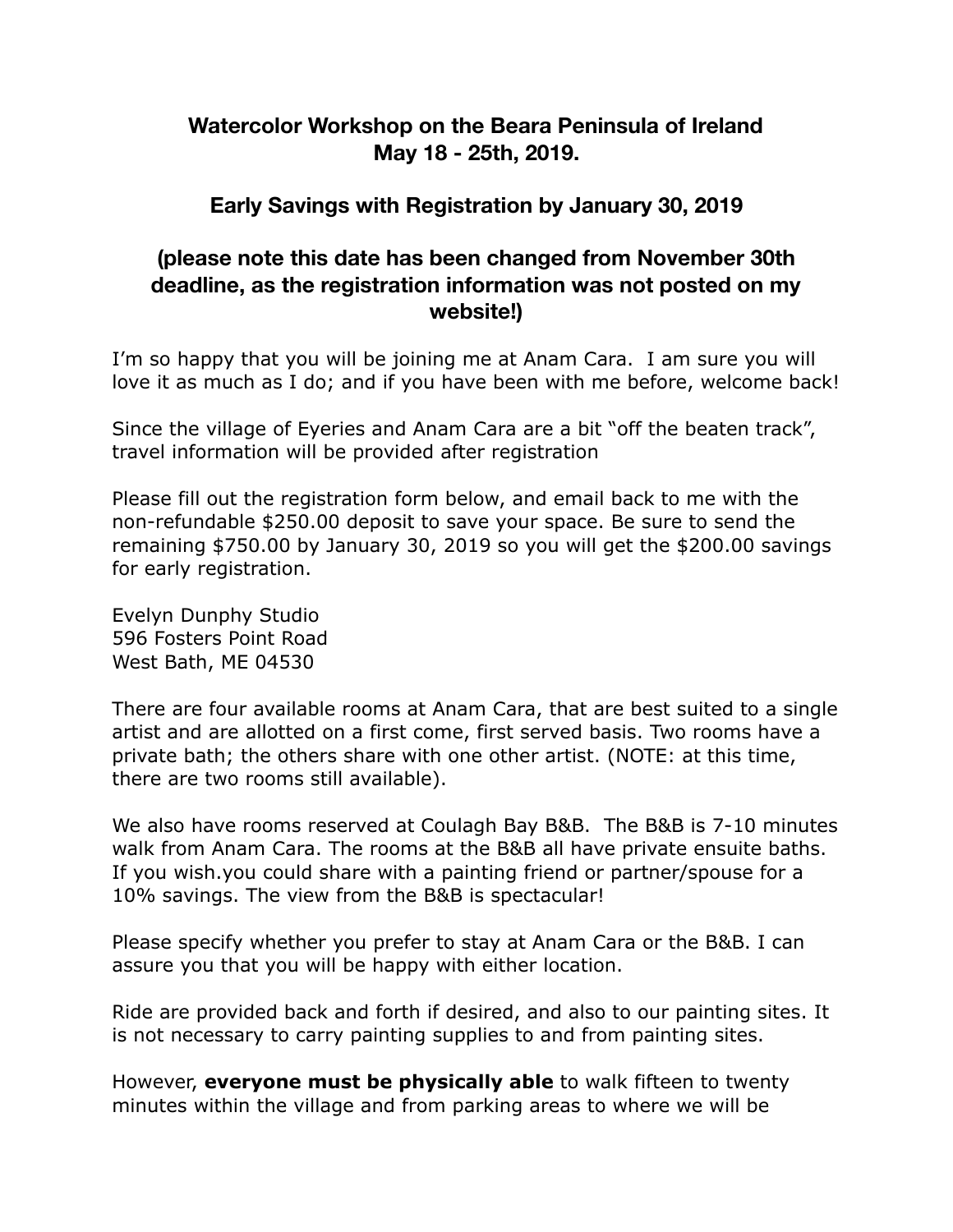painting. The walk to the Stone Circle is across a pasture, so it is uneven, and we climb over a stile. It is not hiking in any sense, but also not a stroll on even ground.

Do let us know in advance if you have dietary requirements. Although Anam Cara's meals are all home made and nutritious, we cannot provide a totally vegan or gluten-free menu. However, there is always enough variety in the meals that vegetarians will not be disappointed, and we make every effort to accommodate.

| <u> 1989 - Johann John Stone, market fan de ferskearre fan de ferskearre fan de ferskearre fan de ferskearre fan </u>                                      |
|------------------------------------------------------------------------------------------------------------------------------------------------------------|
|                                                                                                                                                            |
| <u> 2000 - Andrea Andrewski, amerikansk politik (d. 1982)</u><br>Anam Cara                                                                                 |
|                                                                                                                                                            |
| <b>WORKSHOP FEE</b>                                                                                                                                        |
| All-inclusive Workshop Fee (with registration and \$1000.00 deposit by<br>January 30, 2019).<br>\$2290.00.<br>After January 30, workshop fee is \$2490.00. |

| Non-painting companions:<br>and deposit. | \$1500.00 with early registration |
|------------------------------------------|-----------------------------------|
|                                          |                                   |
| After January 30, 2019 -                 | \$1700.00                         |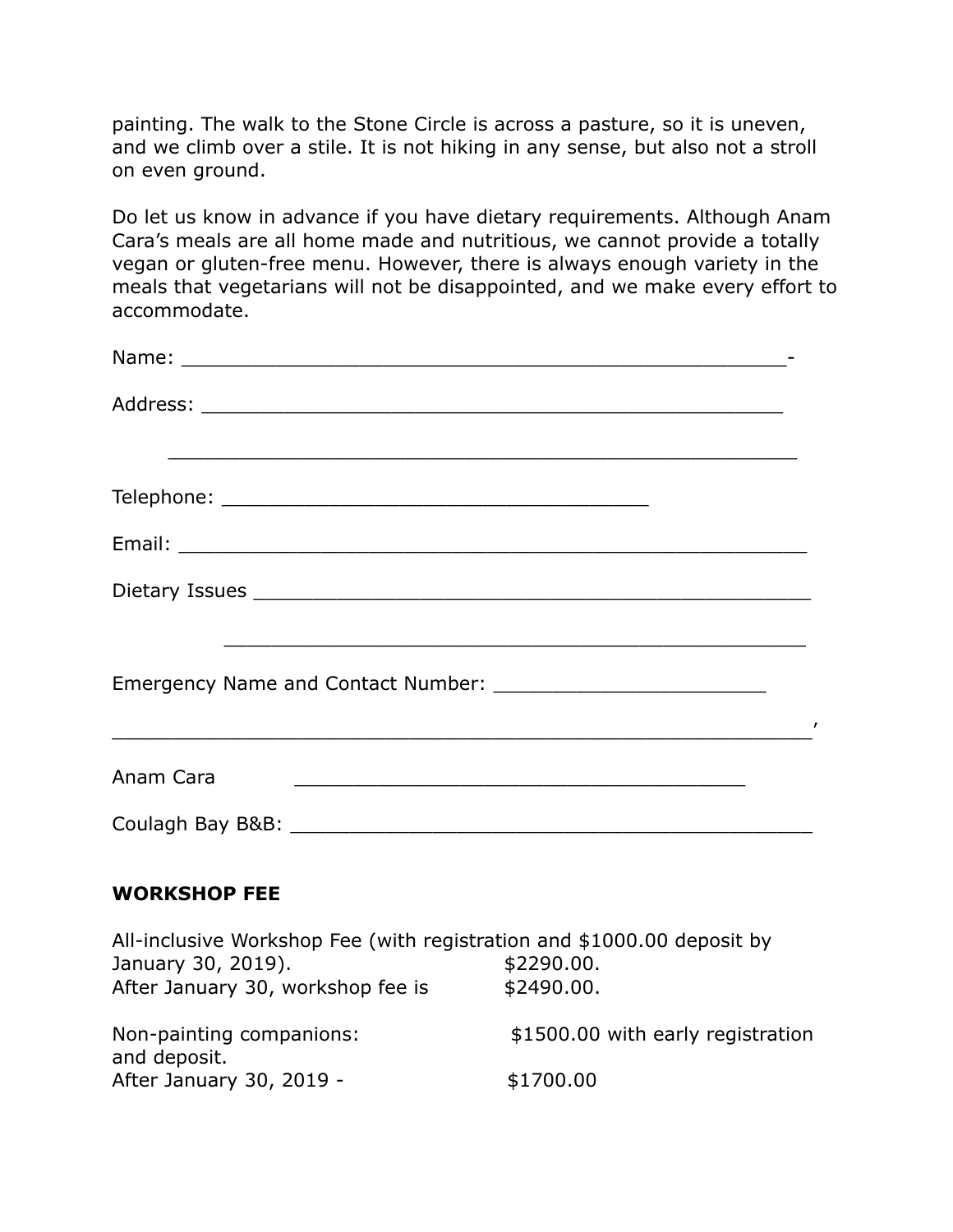Early registration is encouraged as it means that you will know that the workshop is filled in plenty of time to plan your trip, any travel before or after the workshop, and to search for the most economical flights.

#### **SCHEDULE OF PAYMENTS**

\$1000.00 by January 30, 2019 in order to qualify for \$200.00 savings Balance due: March 15th, 2019.

# **PLEASE READ CANCELLATION POLICY below**

# **WHAT IS INCLUDED IN THE WORKSHOP FEE**

- Tuition daily watercolor class. We will paint at Anam Cara, in the village of Eyeries and at the beautiful site of a stone circle. In the event of rain, we have a conservatory at Anam Cara for our use.
- Room and Full Board your single or double room with private bath will be in a traditional Irish B&B in Eyeries village, a short scenic walk away; transportation to and from B & B to Anam Cara provided if needed. A few single rooms are available at Anam Cara on a first deposit-first served basis.
- •
- Breakfast will be at your B & B or Anam Cara, with lunch and dinner at Anam Cara. bag lunch available for non-painting companions as they enjoy area offerings. They are welcome to join us at Anam Cara for dinner each evening at 7:00 pm.
- Access to all amenities at Anam Cara including the common working areas, movie and music loft, the conservatory, hot tub overlooking Coulagh Bay (bring your bathing costume), the sauna and five acres of garden and riverbank groves with thirty-four quiet nooks and crannies.
- Minibus tour of Beara Peninsula a spectacular drive that will show you the beauty of the peninsula with stops at several places of historic interest.

# **WHAT IS NOT INCLUDED**

- Airfare to Ireland
- Transportation to and from Anam Cara Artist and Writers Retreat, Eyeries, Beara
- Lodging for nights in advance of the workshop